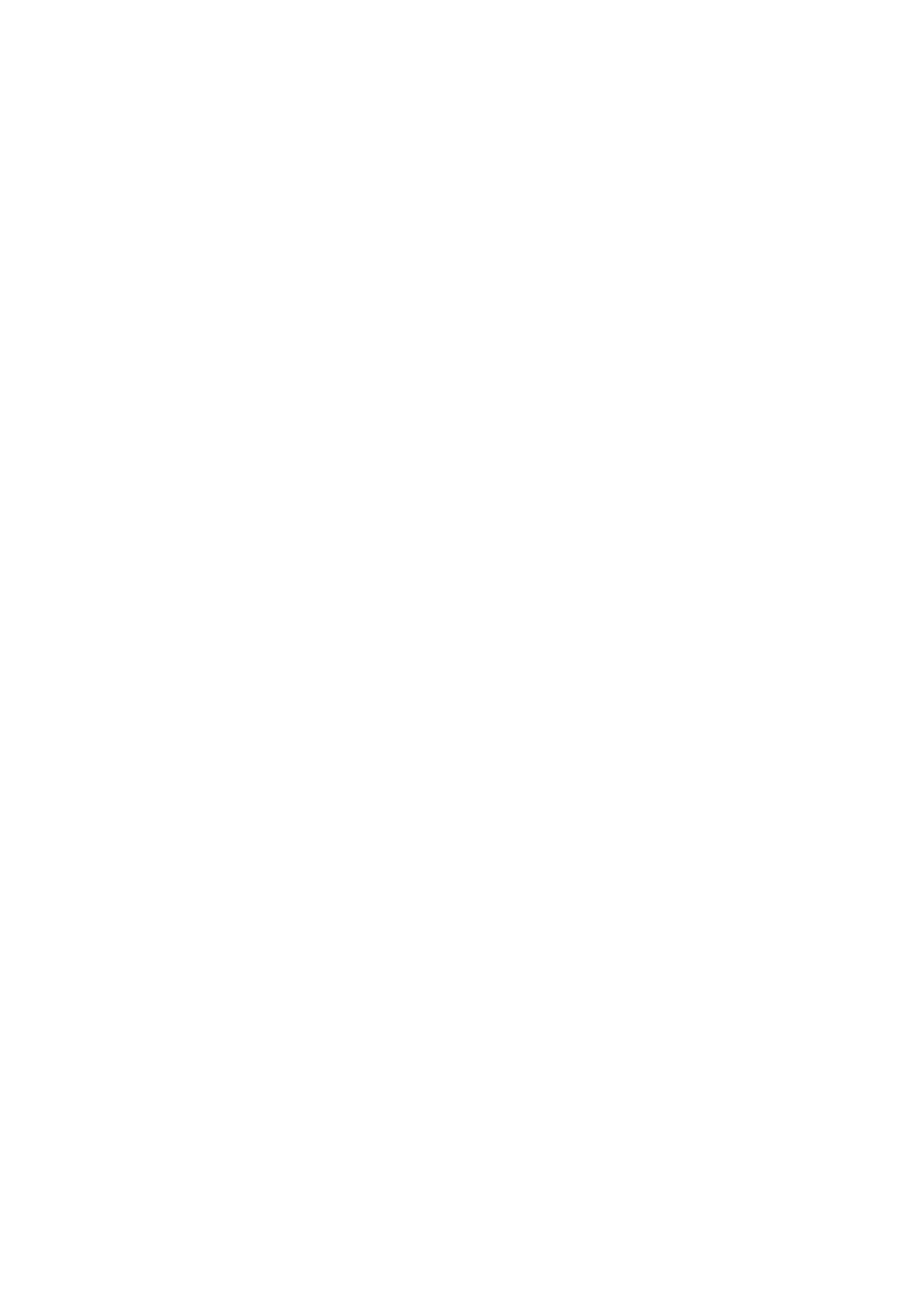<span id="page-2-0"></span>

# **Road Transport (Vehicle Registration) Amendment Regulation 2008 (No 1)**

**Subordinate Law SL2008-16** 

made under the

**Road Transport (Vehicle Registration) Act 1999 and the Road Transport (General) Act 1999** 

## **1 Name of regulation**

This regulation is the *Road Transport (Vehicle Registration) Amendment Regulation 2008 (No 1)*.

#### **2 Commencement**

This regulation commences on the day after its notification day.

*Note* The naming and commencement provisions automatically commence on the notification day (see Legislation Act, s 75 (1)).

#### J2007-630

Authorised by the ACT Parliamentary Counsel—also accessible at www.legislation.act.gov.au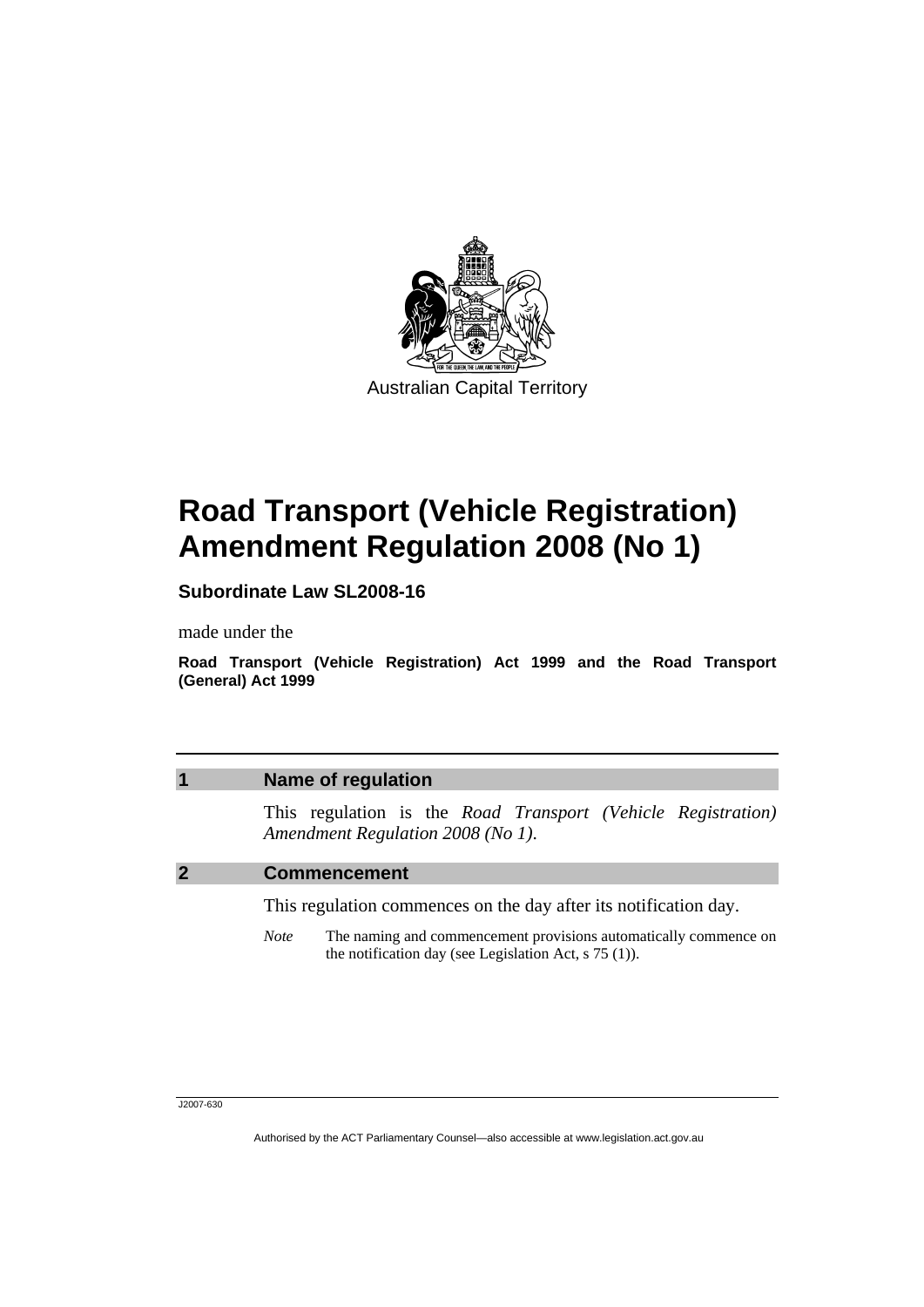#### **3 Legislation amended**

This regulation amends the *Road Transport (Vehicle Registration) Regulation 2000*.

*Note* This regulation also amends the *Road Transport (General) Regulation 2000* (see s 6 and s 7).

## **4 New section 77A**

*insert* 

### **77A Transfer of suspended registration**

- (1) This section applies if—
	- (a) a vehicle's registration is suspended under section 85; and
	- (b) the registration is suspended because a registration payment made by the registered operator is dishonoured; and
		- *Note 1* The *Road Transport (General) Regulation 2000*, s 16 and s 17 relate to dishonour notices and suspension notices for dishonoured payments of amounts payable under the road transport legislation.
		- *Note 2* The suspension period for a dishonoured payment is 14 days (see *Road Transport (General) Regulation 2000*, s 17).
	- (c) a person acquires the vehicle; and
	- (d) the road transport authority is satisfied on reasonable grounds that the person did not know, and could not reasonably be expected to have known, about the suspension when the person acquired the vehicle.
- (2) The person may apply to the road transport authority to re-establish the vehicle's registration.

SL2008-16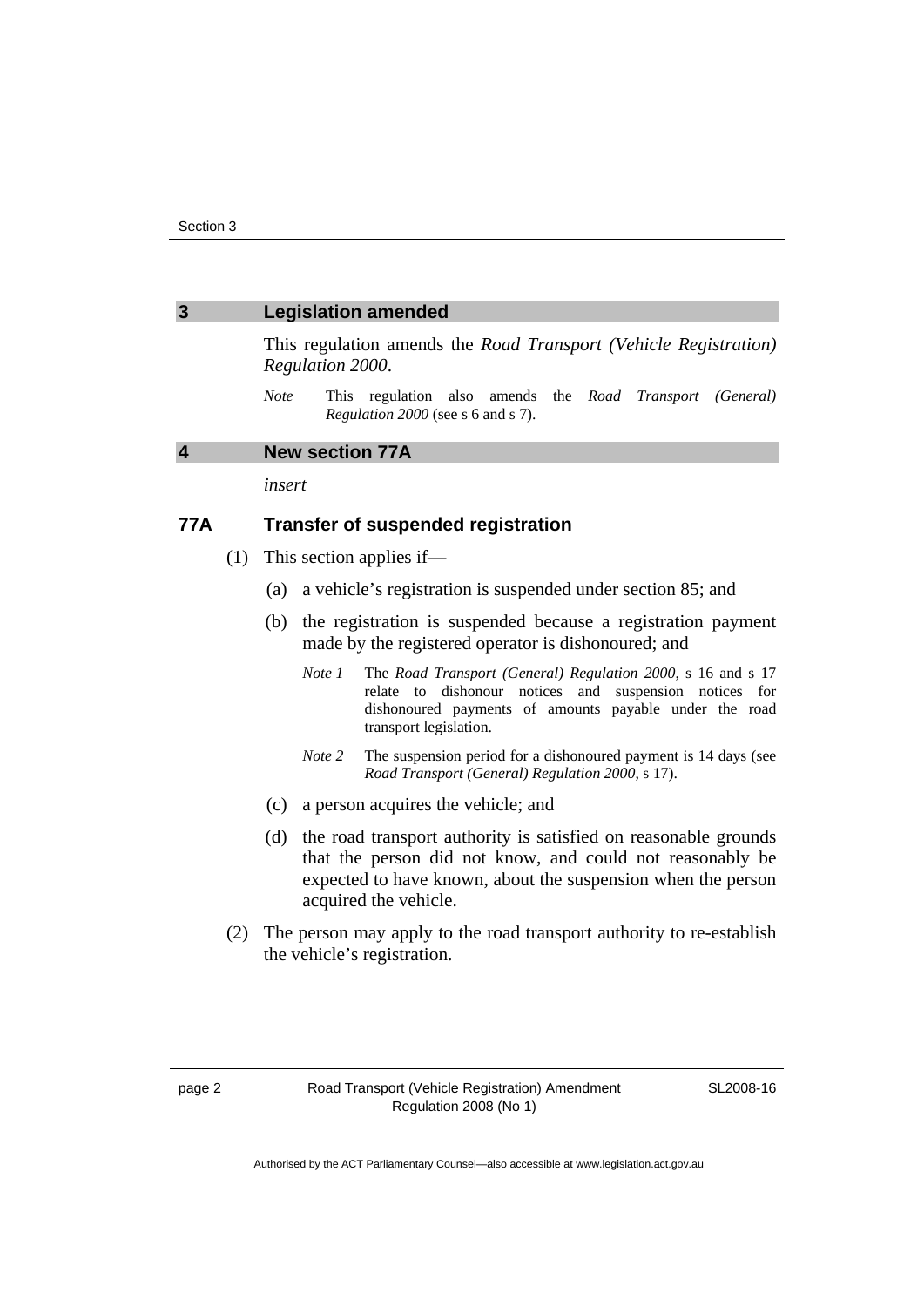- (3) The application must—
	- (a) nominate the registration period in accordance with section 31 (Duration of registration); and
	- (b) be accompanied by the vehicle registration fee for the period.
- (4) On application, the road transport authority must—
	- (a) cancel the vehicle's registration and re-establish the registration for the period applied for; or
	- (b) refuse the application.
- (5) However—
	- (a) section 78 applies to an application under this section as if it were an application to register the transfer of registration of a registrable vehicle; and
	- (b) the road transport authority may refuse an application under this section only if allowed or required to refuse it under section 78.
- (6) If the road transport authority re-establishes the vehicle's registration under subsection (4) (a), the person is not liable to pay a surcharge otherwise payable on re-establishing registration because the registration is cancelled.

#### **5 New section 85A**

*in part 4.4, insert* 

# **85A Re-establishment of cancelled registration**

- (1) This section applies if—
	- (a) a vehicle's registration is cancelled under section 85; and

SL2008-16

Road Transport (Vehicle Registration) Amendment Regulation 2008 (No 1)

page 3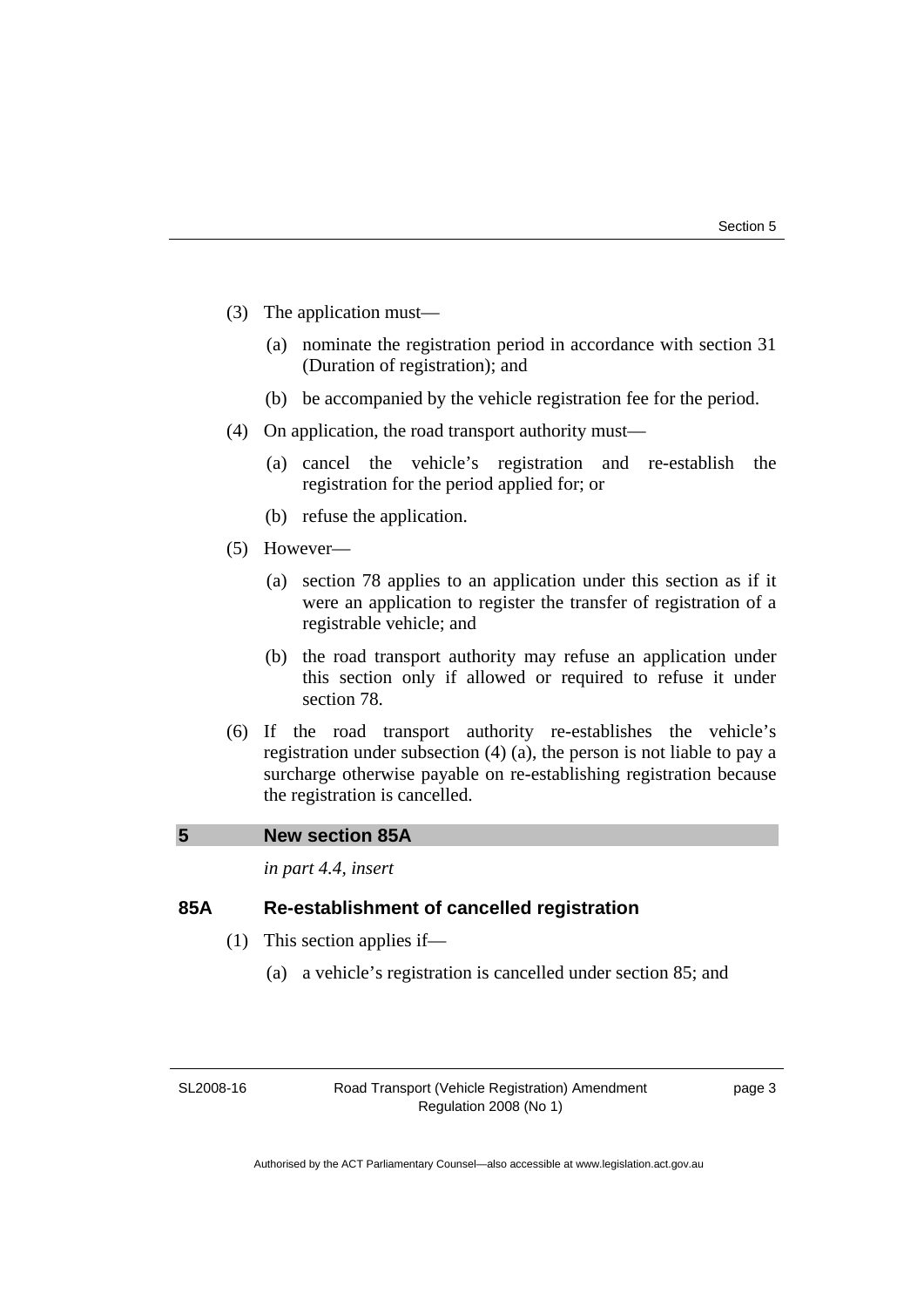- (b) the registration is cancelled because a registration payment made by the previous registered operator is dishonoured; and
	- *Note* The *Road Transport (General) Regulation 2000*, s 16 and s 19 relate to dishonour notices and cancellation notices for dishonoured payments of amounts payable under the road transport legislation.
- (c) a person acquires the vehicle; and
- (d) the road transport authority is satisfied on reasonable grounds that the person did not know, and could not reasonably be expected to have known, about the cancellation when the person acquired the vehicle.
- (2) The person may apply to the road transport authority to re-establish the vehicle's registration.
- (3) On application, the road transport authority must—
	- (a) re-establish the vehicle's registration; or
	- (b) refuse the application.
- (4) However—
	- (a) section 32 (Deciding applications for registration—general) applies to an application under this section as if it were an application for registration of a registrable vehicle; and
	- (b) the road transport authority may refuse an application under this section only if allowed or required to refuse it under section 32.
- (5) If the road transport authority re-establishes the vehicle's registration under subsection (3) (a), the person is not liable to pay a surcharge otherwise payable on re-establishing registration because the registration is cancelled.
	- *Note* The Minister may determine a fee payable as a surcharge for the registration of a vehicle if the registration has lapsed or been cancelled (see *Road Transport (General) Act 1999*, s 96).

page 4 Road Transport (Vehicle Registration) Amendment Regulation 2008 (No 1)

SL2008-16

Authorised by the ACT Parliamentary Counsel—also accessible at www.legislation.act.gov.au